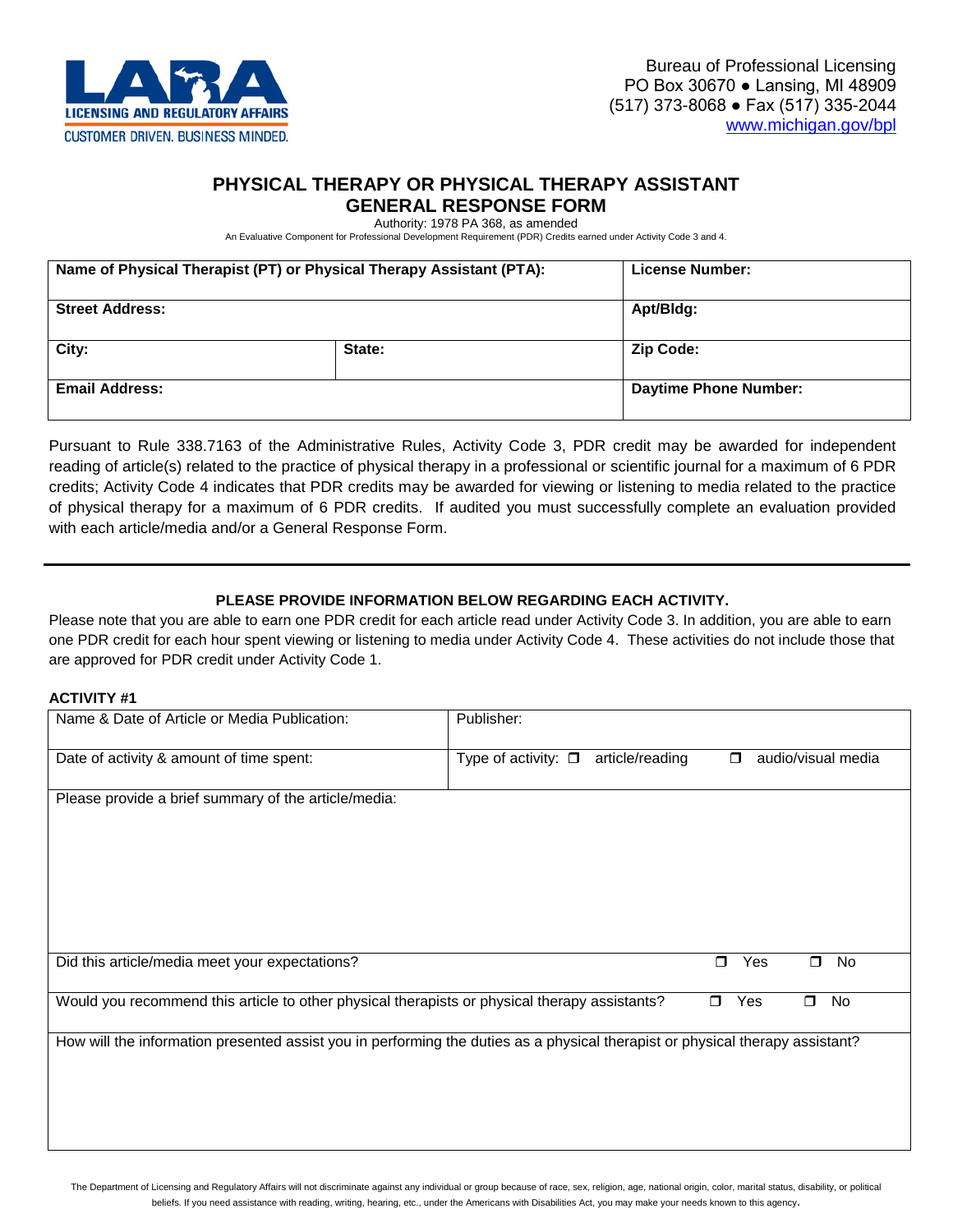#### \***YOU MAY MAKE ADDITIONAL COPIES OF THIS PAGE AS NEEDED.\***

**ACTIVITY #\_\_\_\_\_ of \_\_\_\_\_**

| Name & Date of Article or Media Publication:                                                                                   | Publisher:                                                                                                                    |  |  |
|--------------------------------------------------------------------------------------------------------------------------------|-------------------------------------------------------------------------------------------------------------------------------|--|--|
| Date of activity & amount of time spent:                                                                                       | Type of activity: $\square$<br>article/reading<br>audio/visual media<br>$\blacksquare$                                        |  |  |
| Please provide a brief summary of the article/media:                                                                           |                                                                                                                               |  |  |
| Did this article/media meet your expectations?                                                                                 | Yes<br>$\Box$<br>No<br>$\Box$                                                                                                 |  |  |
| Would you recommend this article to other physical therapists or physical therapy assistants?<br>Yes<br>No<br>$\Box$<br>$\Box$ |                                                                                                                               |  |  |
|                                                                                                                                | How will the information presented assist you in performing the duties as a physical therapist or physical therapy assistant? |  |  |

### **ACTIVITY #\_\_\_\_\_ of \_\_\_\_\_**

| Name & Date of Article or Media Publication:                                                                                   | Publisher:                                                                  |  |  |  |
|--------------------------------------------------------------------------------------------------------------------------------|-----------------------------------------------------------------------------|--|--|--|
| Date of activity & amount of time spent:                                                                                       | Type of activity: $\square$ article/reading<br>audio/visual media<br>$\Box$ |  |  |  |
| Please provide a brief summary of the article/media:                                                                           |                                                                             |  |  |  |
| Did this article/media meet your expectations?                                                                                 | Yes<br>No<br>$\Box$<br>$\Box$                                               |  |  |  |
| Would you recommend this article to other physical therapists or physical therapy assistants?<br>Yes<br>No<br>$\Box$<br>$\Box$ |                                                                             |  |  |  |
| How will the information presented assist you in performing the duties as a physical therapist or physical therapy assistant?  |                                                                             |  |  |  |